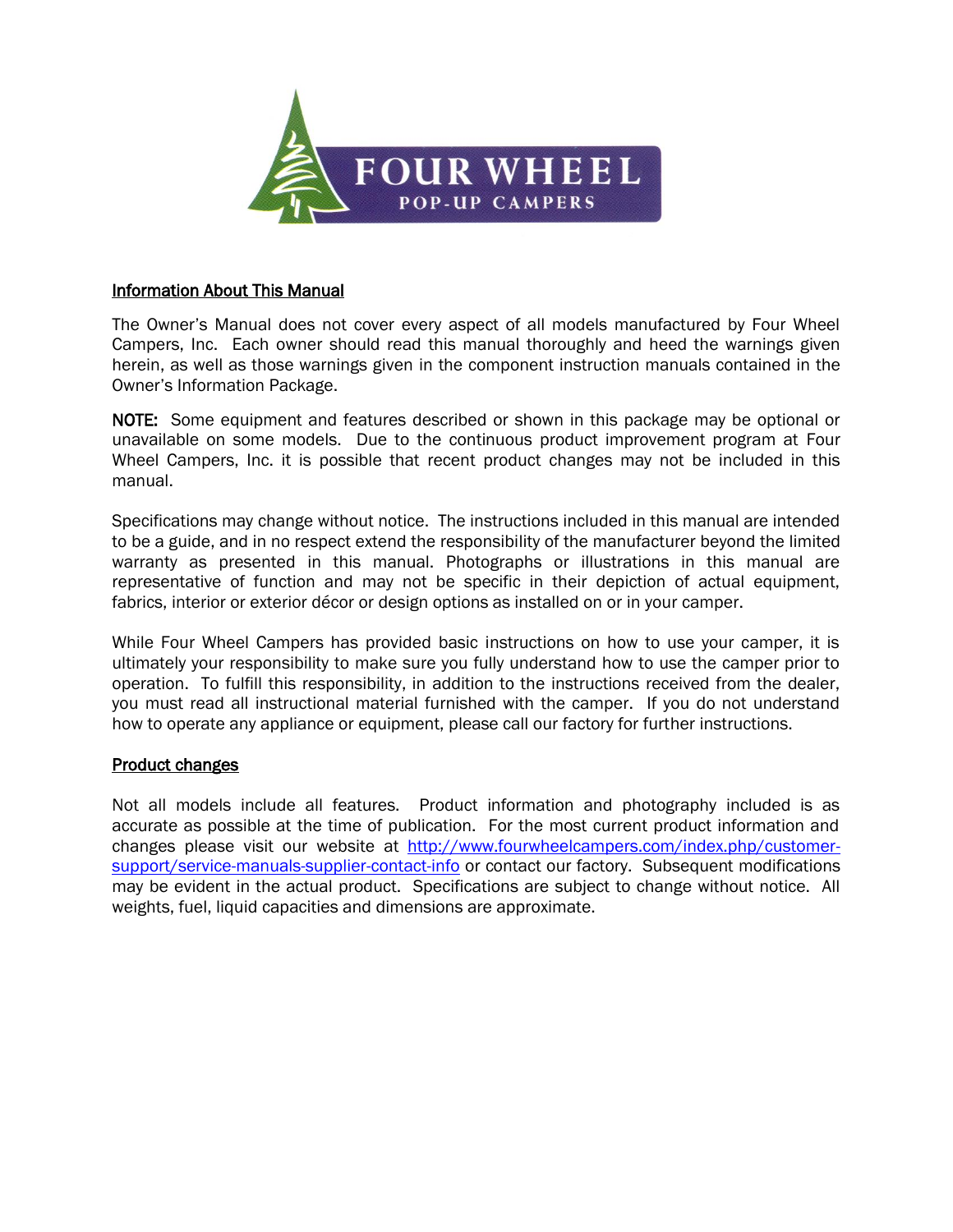

109 Pioneer Ave. Woodland, CA 95776 Phone: (530) 666-1442 Fax: (530) 666-1486 Website: [www.fourwh.com](http://www.fourwh.com/) E-mail: fwc@fourwh.com

Dear New Owner:

All of us here at Four Wheel Campers want to thank you for your decision to purchase our camper. This Owners Manual is provided to assist you in details regarding operation procedures, troubleshooting, and maintenance of your new camper. Manuals provided by appliance manufacturers are included with your camper to provide in depth operating instructions – please read them thoroughly.

Our goal here at Four Wheel Campers is to build the highest quality campers and provide the highest quality service. If at anytime you need further assistance, information, or service, please do not hesitate to call and speak with any of our factory representatives.

So, *congratulations*, and welcome to the family. We hope you'll have the time to send us a note telling us about your travels and experiences with your camper, and give us any suggestions you may have about our product.

Sincerely,

Tom Hanagan - the sales, production, admin staff, & factory technicians at Four Wheel Campers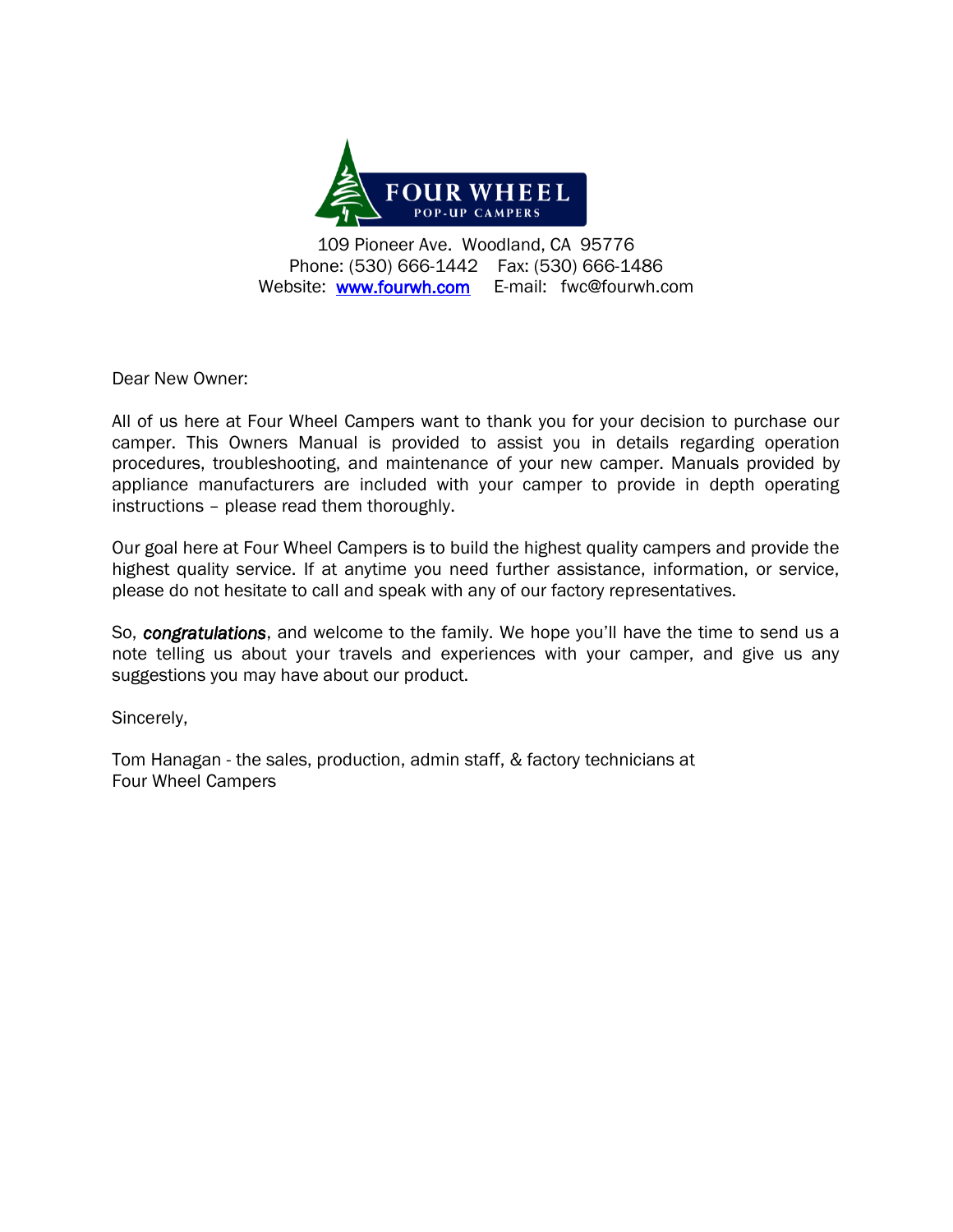# RAISING & LOWERING THE ROOF

#### RAISING THE ROOF:

The first issue in raising the roof is to release the 6 roof latches located around the perimeter of the camper. The cam latches (roof latches) are released by pulling the latch handle downward, which releases the tension between the roof bracket and the latch connector. Pull down on the roof slightly and pull the latch connector off and away from the roof bracket. The latch connector will now be resting against the latch handle in a down position. After releasing all six latches the roof is now ready to be lifted from the inside of the camper.

A common error is that when the latch handle is released, the latch connector stays hooked to the roof bracket. When the owner attempts to raise the roof with a latch still connected, the roof frame can be bent, creased, or otherwise damaged as the roof is pushed upward. The roof is extremely difficult to repair, so:

#### Ensure that all 6 roof latches are fully released before raising the camper roof!

To raise the roof you must enter the camper and position yourself at the rear, facing the door. The door must be in the open position to allow the camper to fill with air as you raise the roof. You cannot raise the roof unless you allow air into the area that is being expanded. You always raise the roof from the rear due to the proximity of the rear door. This is the largest opening and will allow the most amount of air to be displaced while lifting the roof.

By pushing upward on the rear lift panel slightly, retract the barrel bolt that supports the end panel when the roof is down. Placing one hand on the ceiling support, located above your head, push the roof upwards, and gently push outward on the folding end panel with your other hand until the lift panels are extended vertically, and just past center. Be sure to use more pressure pushing up than out so as not to overstress the lift panels. Attach the panel strap around the knob on upper lift panel by wrapping the strap around the knob and snapping it into place. This will ensure the lift panel will remain in the extended position during strong winds.

Next, position yourself facing forward, at the front end of the camper (cabover bed area). Place a hand on the ceiling support and push upwards, and outward with the other hand grasping the push bar handle until the forward lift panels are extended and can be locked into place with the button strap wrapped over the end of the handle and snapped in to place. Again, be sure to use more pressure pushing up than out, as the lift handle can be bent if overstressed.

The roof is now secured and in the fully extended position.

Reminder: Make sure the camper door is open when you are trying to raise or lower the camper roof.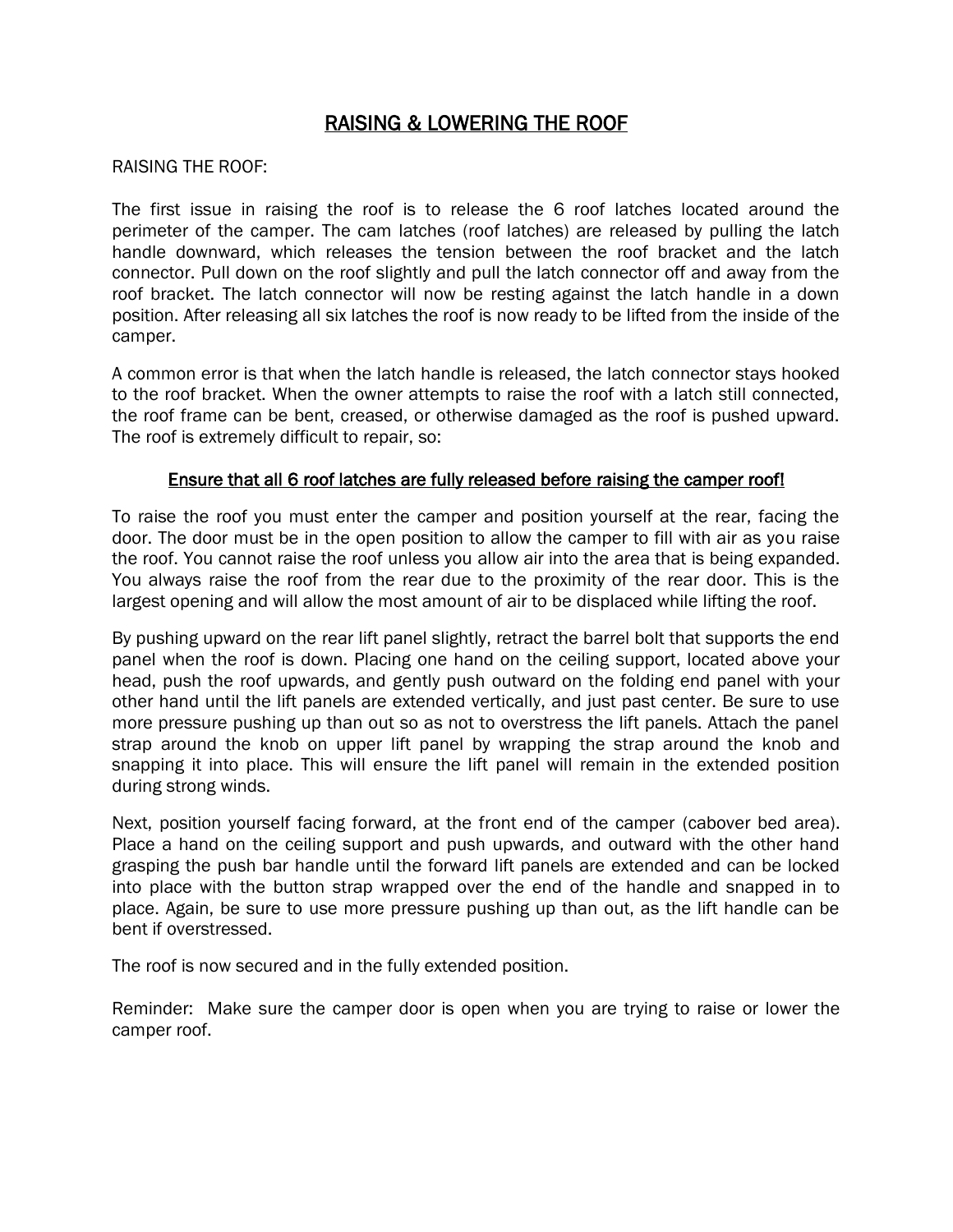#### LOWERING THE ROOF:

To lower the roof, make sure the camper door is open so the air inside the camper can be released as the camper roof comes down, and also ensure there is nothing on the cabinets or bed that might interfere with the lowering of the roof. If it has been snowing since you first raised the roof, you will want to make sure that you remove any snow off the roof before lowering it. This is very important! Just a few inches of snow that has a high water content can be very heavy. The roof could come down very quickly and possibly damage to the roof framing. Be sure the stove cover is cool and placed in the down position. Attach both shock (bungee) cords between the interior window flaps (hook the bungee cords to the stainless steel D-rings) to assist the liner in folding inwards as you lower the roof. If you have a forward vent on your camper, ensure the vent is in the closed position prior to lowering the roof.

Turn off all interior lights, as the fixtures can become quite hot and burn the flexible (pop-up) liner. You can now unsnap the roof strap from the handle and prepare to lower the roof.

You will need to apply a small amount of upwards pressure on the ceiling support as you begin lowering the roof by pulling the front bar handle toward you. Allow the roof to lower slowly, so that the liner pulls inside and that the roof does not come down forcefully, possibly damaging the frame and lift panels. Next, grasp the liner and gently pull it inwards to eliminate having to tuck the material under the roof from the outside.

Go to the rear folding lift panel (near the back door) and undo the panel strap. With the same slight upward pressure to the roof support, pull the lift panel knob towards you, and squat down gently supporting the roof as it closes. Once again, grasp the liner and gently pull it inwards. Push up on the rear lift panel and align the barrel bolt to the lift panel. Slide the bolt into the lift panel support frame hole, and lock the bolt. Ensure the ceiling vents are closed, turn off the ceiling lights, and make sure your cabinets are all closed and ready for travel.

## Be sure interior lights are off and the roof vents & windows are closed tightly!

As you exit the camper and begin securing the roof in the travel position, you'll need to ensure the liner will not be pinched when you attach the roof latches. Lift each corner of the camper and tuck the corner of the liner away from where the roof and camper body will meet. Next, attach the latch connector to the roof bracket and then push the latch handle upwards. After securing all 6 roof latches, the next step is to adjust the tension on each roof latch to ensure the proper tension is set at each location.

Pull down on the roof next to each roof latch so that the roof seats firmly against the body of the camper. Ensure that the latch connector will not release from the roof bracket when you pull down. If the roof latch releases easily without disengaging the latch handle, then you will need to adjust the latch tighter. If there is no movement at all, then you will need to loosen the latch somewhat to prevent creasing or bending the roof frame.

The tension needs to be adjusted periodically to assure there is not too much, or too little, pressure applied. It is also important that the soft pop-up fabric not be pinched between the roof and body of the camper.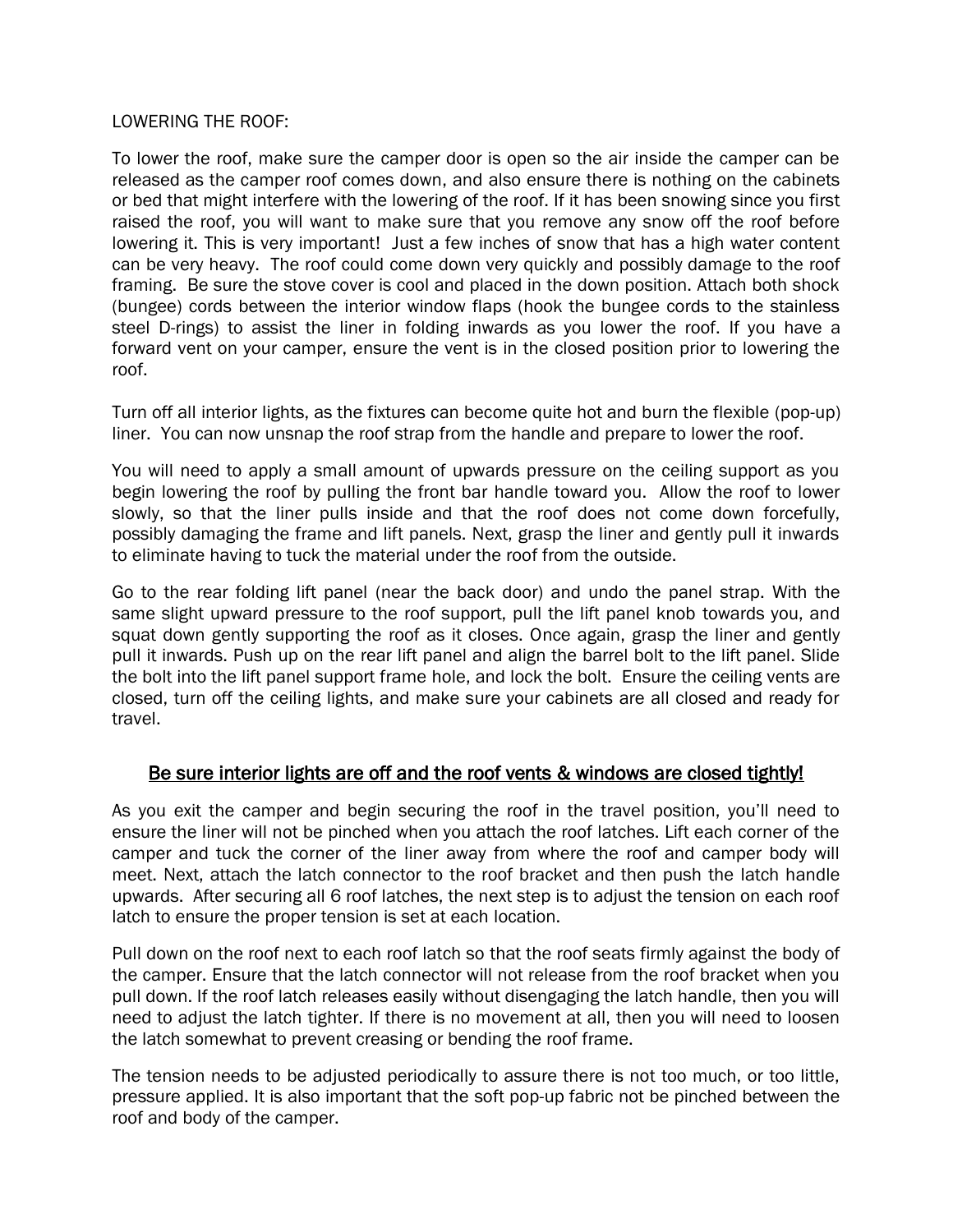# ELECTRICAL SYSTEM

Depending on the options installed, the electrical system is very direct and easy to troubleshoot. You have 12 volt (battery power) and 120 volt (electricity) circuits. The 12 volt power inside your camper is usually supplied from an auxiliary battery (or batteries) installed in your camper, unless you did not order those. If you do not have a separate camper battery (or batteries), then the camper will most likely get 12 volt power from the truck battery in your engine compartment. The 12 volt power enters the camper at the front corner (exterior) through a three pronged marine trolling motor plug and is routed through the camper frame up to the 12 volt fuse panel located inside the camper (kitchen cabinets). The 120 volt electricity source power hook-up is located on the outside of the camper (30 amp marine connection), and this electricity supply is also routed directly to the 120 volt circuit breakers inside the camper (kitchen cabinets).

When "shore" power is available, that is, 120 volt power from an electricity source outside the camper, the 30amp IOTA power converter will automatically supply 12 volt power to the entire camper (lights, furnace, 12 volt receptacles, outside lights, ceiling fan, etc.) If the camper is not connected to a 120 volt supply, the appliances will operate on 12 volt power from the auxiliary camper battery(s), or the truck battery if your camper does not have its' own 12v battery installed. The function of the battery separator (comes installed with the FWC aux. battery system option) is to disengage the truck power supply (i.e. the truck starting battery) when your truck is turned off, therefore keeping the truck battery fully charged. In each camper we usually install a Master 12 Volt Disconnect Switch (a small "red or silver" push/pull knob near the 12V fuse panel & circuit breakers) so that you can quickly & easily disengage the camper, from the camper battery, if you are not planning on using your camper. This will keep small items inside the camper (ex: propane/carbon monoxide sensor) from possibly draining the aux. camper battery over time when the camper is not in use.

Notes regarding the red or silver 12v master kill switch inside the camper:

- \* The "IN" (pushed in) position means 12v power is NOT being allowed to power appliances.
- \* The "OUT" (pulled out) position means 12v power IS being allowed to power appliances.

Regarding the recharging of the campers Auxiliary Battery:

\* When using the truck's charging system or the solar panel (if equipped), the red or silver 12v master switch can be in the "IN" or "OUT" position to allow recharging of the auxiliary battery.

\* When the camper is plugged into 120v shore power or a generator (electricity), the red or silver 12v master switch can be "IN" or "OUT" to operate appliances. However, when these power sources are being used, the red 12v switch must be pulled "OUT" to allow for recharging of the auxiliary battery through the 30amp IOTA power converter.

If you are plugged into shore power (120V electricity) and would like your aux. camper battery to be getting recharged from the electricity source, please make sure that the red or silver push/pull 12v master switch is in the "ON" position (pulled out). This will allow the camper battery to get recharged from the power converter that is built into the camper (excludes shell models).

You have been supplied operating manuals for the electrical appliances. Review the contents and operate these appliances according to the procedures provided in each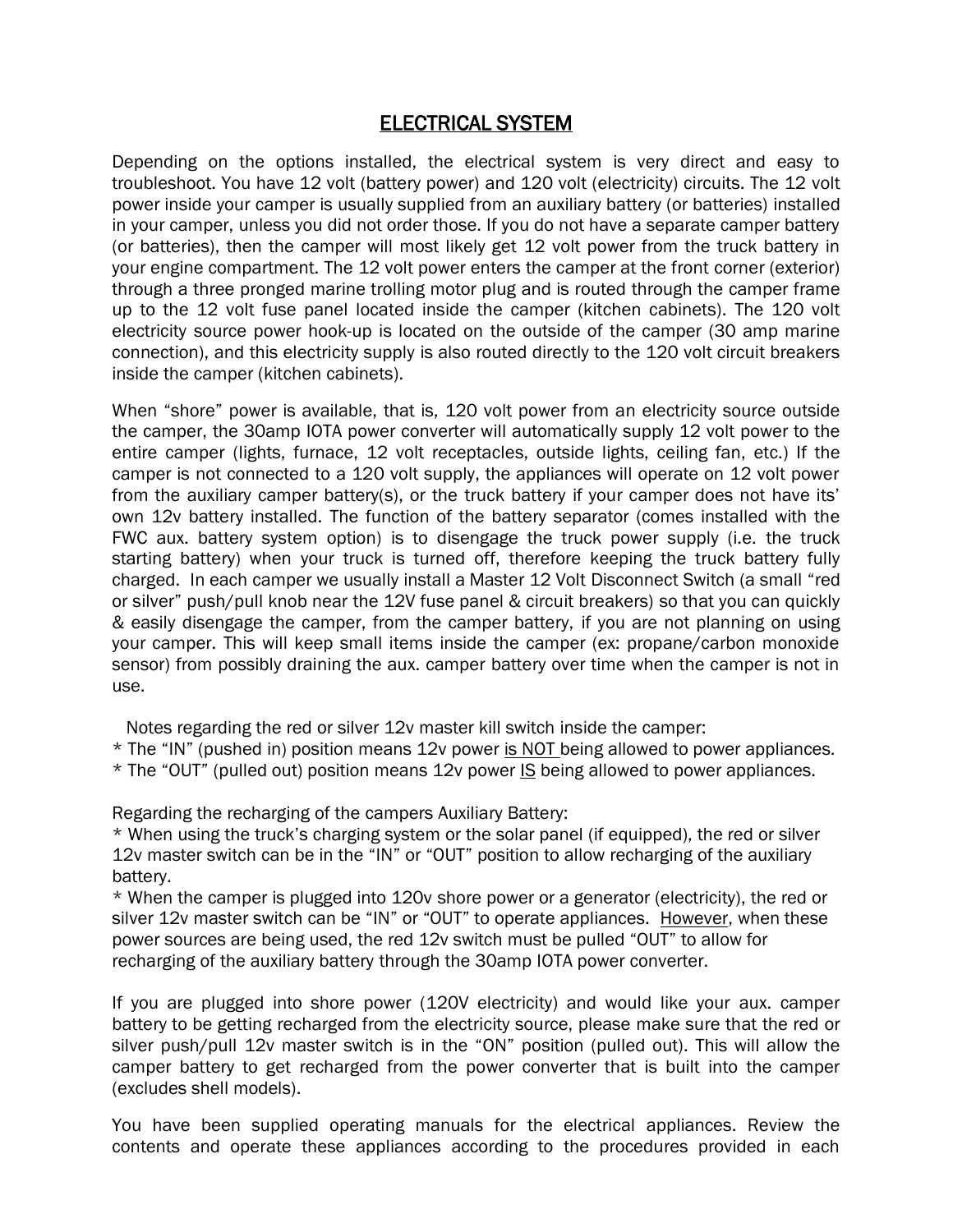manual. Service issues with these appliances are best handled by an authorized service center rather than our factory, as their centers have specialized training in troubleshooting and repairs.

# Electrical Trouble Shooting

If your camper does not seem to have any power getting to it, we usually recommend first checking the red or silver "Master 12V Kill Switch". Make sure you have the master 12v switch in the "ON" position (pulled out). This switch is usually located inside or under the kitchen cabinets near the 12v fuse panel & the 120V electricity breaker fuses.

If you are just having problems with one certain item inside the camper not working properly, your first inspections should be to check the main 12v camper fuses to determine if one of them has failed and that the circuit breakers have not overloaded. If either of these has occurred, isolate the cause of the overloading or short circuit and rectify the problem before operating the camper electrical systems again.

If the first inspections have not solved your electrical issue, then check that the three prong marine trolling motor plug between the camper and the truck is still connected properly. If you find these areas in good condition, then the problem might be the battery source or could also be one of the in-line fuses connected to the aux. camper battery.

Next check the electrical connections on the aux. camper battery(s) to ensure they are tight. Then check the following connections … the battery separator & wiring (usually located under the front camper seating near the aux. camper battery compartment), the thermal breaker fuse (usually located on the fire wall inside your trucks' engine compartment), and the connections at your trucks' starting battery. If you find all of these connections to be tight, and your automotive battery is good, then the problem might be that the auxiliary battery inside the camper needs to be recharged or replaced. Have your local automotive service facility check the condition of the battery before replacing.

# PROPANE SYSTEM

Each new Four Wheel Camper comes equipped with a propane gas system including a regulator designed to provide regulated gas pressure for proper operation of the stove, furnace, refrigerator, and hot water heater (if equipped). The propane tank(s) are mounted in a sealed, vented cabinet on the outside of the camper and are easily removed for filling. The propane tank(s) are empty when you first receive your camper, and must be "purged" from a propane dealer prior to filling the first time. Always have your tank refilled before it becomes empty.

Before opening the valve on the propane tank, first make sure **ALL** propane appliances inside the camper are turned OFF. Once you are sure all propane appliances are turned off, then you can safely open the valve on the propane tank. Next, open the propane tank valve. Wait a few minutes before turning on any propane appliances inside or outside the camper. This will allow the pressure to build up in the propane hose, the safety check valve will open up, and your camper will then receive the full propane flow it needs to run the appliances. If you haven't used the camper in awhile, and you open the propane tank valve and quickly hop inside the camper and try to use the propane, you might have restricted flow. It is best to open the propane tank, wait a few minutes, and then you can start using the propane appliances.

(See the last page attached to this Owner's Manual. It describes how the "check valve" works in the propane system).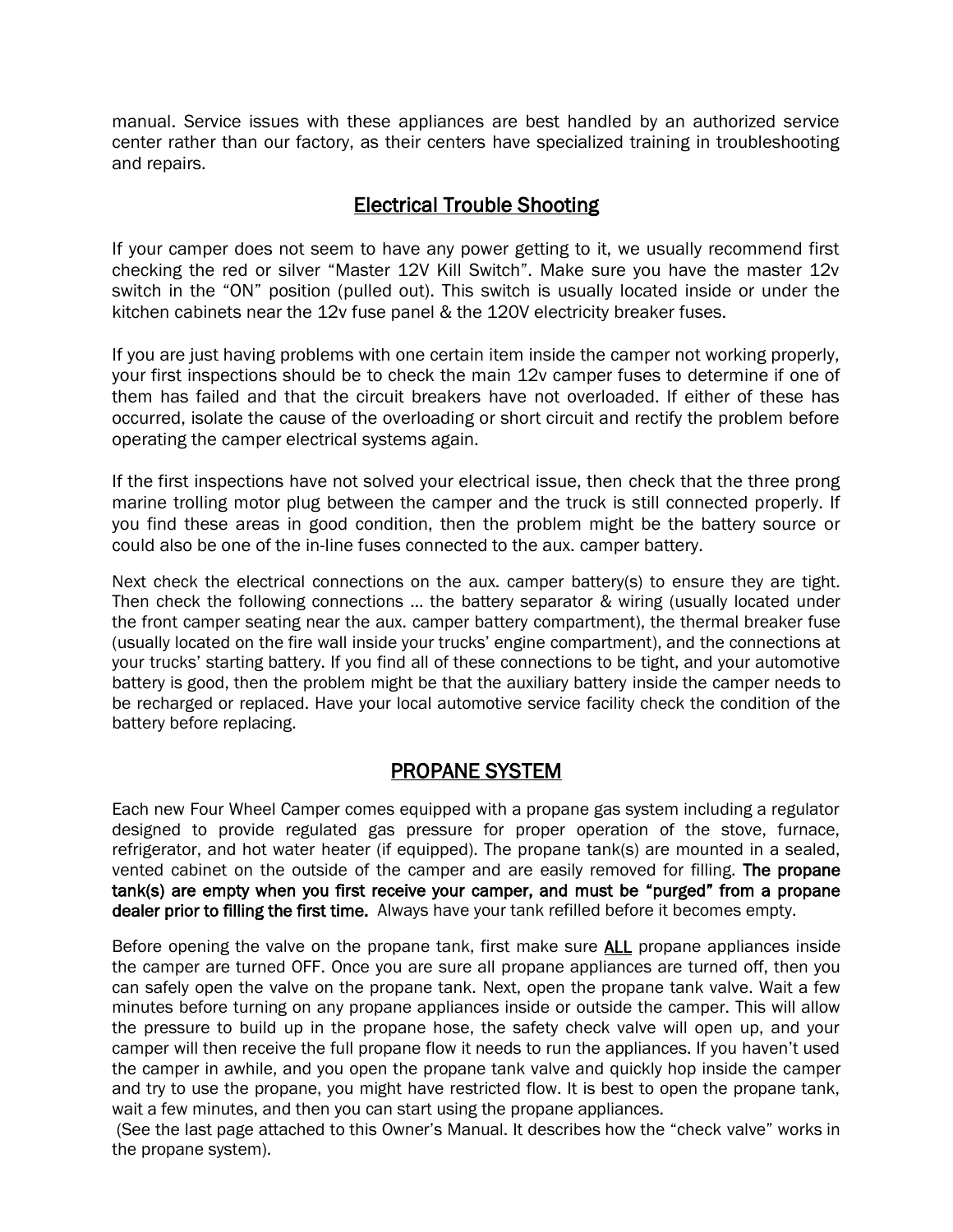Prior to operating the refrigerator, forced air furnace or hot water furnace, you should purge air from the propane supply lines. The easiest & quickest way to purge air from the propane lines is to first raise the camper roof. Then go ahead and light the stove and operate it for about one (1) minute. This should remove most all of the air in the propane lines and will allow faster and easier lighting of the refrigerator, furnace, and the hot water furnace (if installed).

Before lowering the roof ensure the stove grates are cool and the stove cover is in the closed position. This will ensure that liner (pop-up up portion of the camper) is not damaged when you lower the roof. Last, but not least, ensure the stove valve is in the closed position. It is always safer to additionally close the valve located on the outside propane tank before traveling.

Another precaution that needs mention is in regards to cooking on the 2 burner stove. Always ensure the pans you use for cooking do not extend outward above the control valves. Either use smaller pans or place the pans on the back of the grates so that the flame does not overheat and damage the knobs.

Propane has a distinct smell added to warn the user of a possible leak. If you smell propane inside the camper, make sure the stove knobs are in the "Off" position, exit the unit immediately, turn off the propane tank valve outside the camper, and allow ventilation through the door and windows to exhaust the vapors. Wait until the scent of the propane is no longer present. Check for valves that might have been left open. A spray bottle with water with a small amount of dish soap added can be used to spray the fittings and propane lines to inspect for potential leaks. The soap will bubble if a leak is present.

The gas system is designed for use with liquefied petroleum gas only.

#### Do not connect natural gas to this system!

# Additional Data Sheet Regarding The Propane Connector:

## HOW IT WORKS / WHAT IT DOES

# TYPE-1 (CGA 791) CONNECTION

This fitting contains an excess-flow check-valve. There are two functions performed by the excess flow check-valve that will be explained below. This check-valve is designed to close and allow only a small bypass flow (no more than ten cubic feet per hour) of gas any time there is a larger than expected flow through the system. An excess-flow condition can be due to a broken high-pressure gas supply line, and certain types of regulator failure. Also when the service valve is opened normally the excess-flow check-valve will close temporally until the system is fully pressurized.

# FUNCTION #1: *Checks your system for large leaks.*

This function is performed each time you turn your gas system on. When you open the cylinder valve, there will be a larger flow of gas from the cylinder valve into the TYPE-1 connector than the system is expected to see. The excess-flow check-valve sees this large flow as a major leak in the system, and shuts down. As stated above it does not shut down completely, there is a small bypass flow. Assuming there are no leaks in the system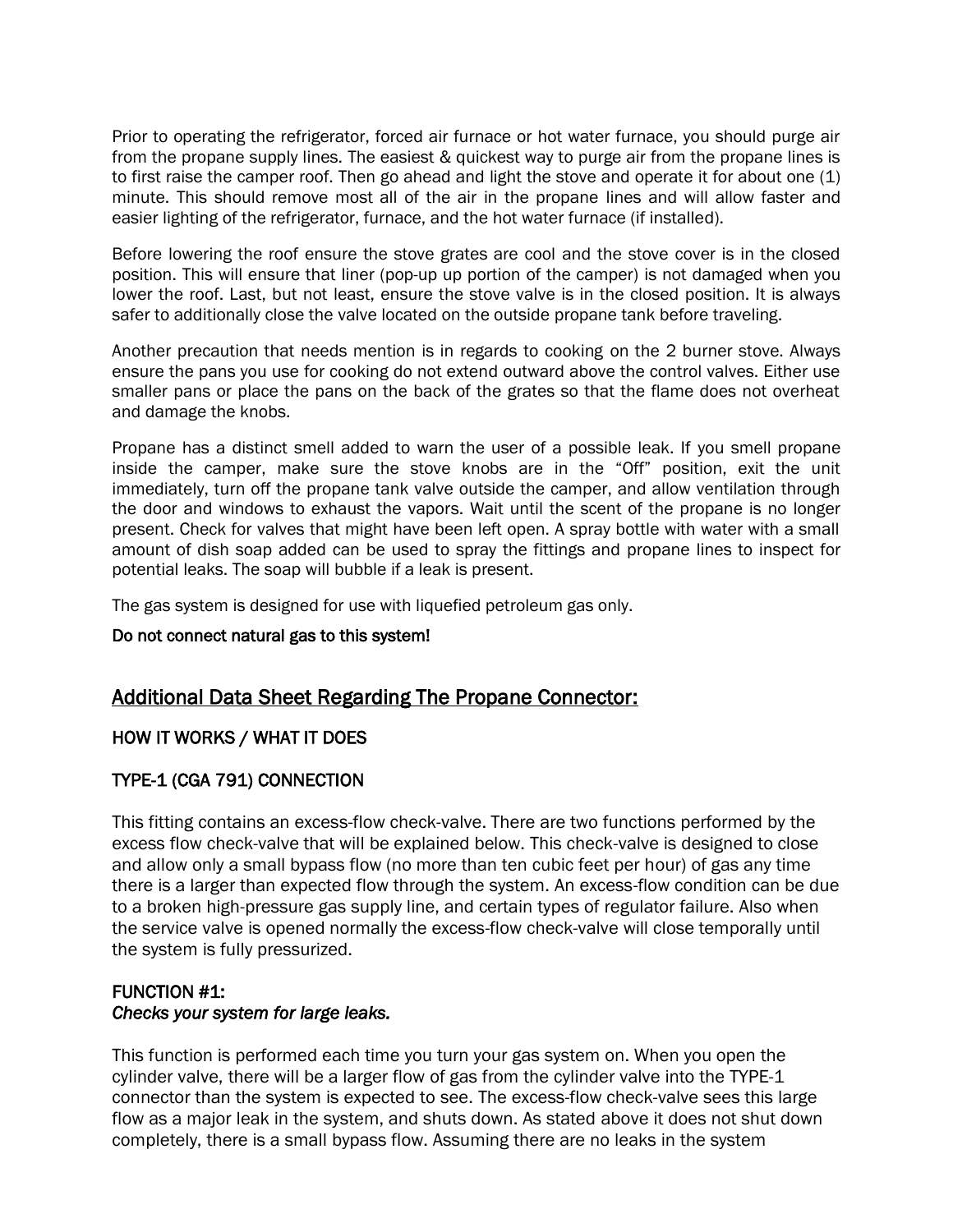and there is nothing on, this small bypass flow will slowly charge up the down stream system pressure. Once all of the pressures all the way back to the excess-flow check valve have been satisfied, a small coil spring down stream of the excess-flow check-valve ball will push the excess-flow check-valve ball wide open. Once this happens your system is ready for use. If there is a leak in the system that is smaller than the bypass flow, then the time it takes to charge up the pressure in the down stream system will be extended. If the leak is larger than the bypass flow then the pressure in the down stream system will never charge up, and the excess-flow check-valve will stay in the shutdown position, and there will be restricted fuel supply downstream.

# *NOTE:*

*On some recreational vehicle systems that have one cylinder mounted next to the regulator and the other cylinder mounted on the opposite side of the coach, or systems that have long high pressure lines, you may have to wait an additional minute or more.*

## FUNCTION #2: *Reduces gas flow in a failed system.*

The excess-flow check-valve is sensitive to the amount of gas that is flowing through it. If the flow through the check valve is greater than it is designed for then the check-valve will close. This excess-flow can be due to a broken high-pressure gas supply line or certain types of regulator failure.



**TYPE-1 (CGA 791)** 

# WATER SYSTEM

The water system usually consists of an inboard 20 gallon fresh water tank on most all of the newer Four Wheel Campers. The campers also contain a stainless steel sink, electric water pump, and faucet(s). The fresh water tank is filled through the lockable external fill door, easily accessed on the outside / driver's side of the camper.

The fresh water tank drain for most models is located on the rear wall of the camper / lower driver's side. There is no gray water storage. The water from the sink will drain outside once the external sink drain cap is removed. We suggest using a gray water storage bag, or bucket, to capture the waste water from the sink or inside shower.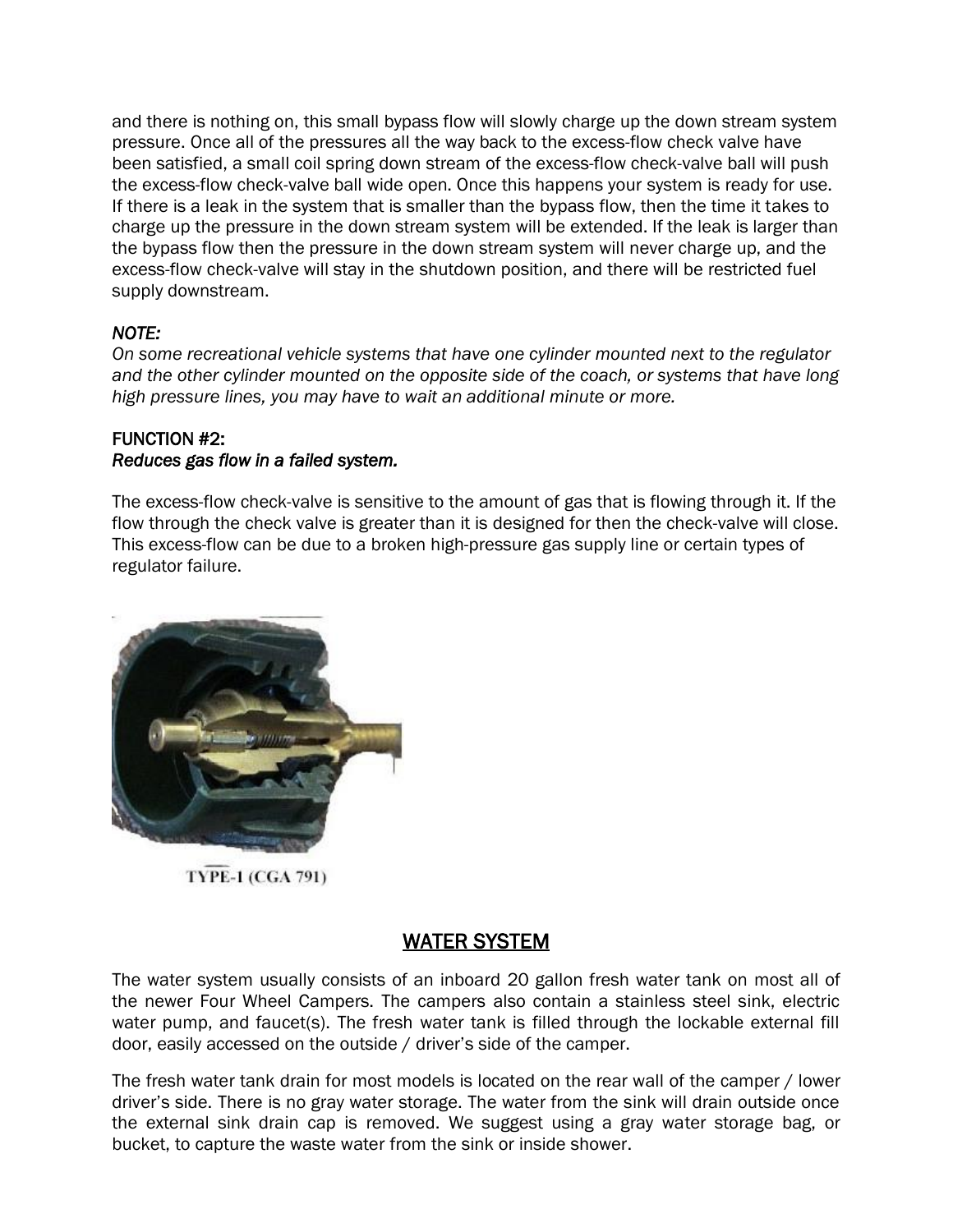#### ELECTRIC WATER PUMP / PRESSURIZED WATER SYSTEM:

The electric water pump is better known as an "on-demand water pump". Once you have water in the 20 gallon fresh water tank, open your hot water knob, cold water knob, (or both) at the sink and then turn the water pump switch to the "ON" position (located on the small "water/battery monitor") on the front of the kitchen cabinets. This will start to pump water through the lines and remove any air trapped in the lines. Run the water pump until you have a smooth, steady flow of water coming out both your cold & hot water valves. Note: If the hot water heater tank has not been filled it can take a few minutes for the 6 gallon hot water tank to completely fill up. This is normal. The pressurized system with the on-demand water pump can be left on all the time provided there is water in the fresh water tank and the water pump automatically turns off when your sink faucets are closed. The on-demand water pump should automatically shut off once it reaches a certain pressure. When traveling or when finished using the camper, it is always best to shut off the water pump switch.

#### IF YOU ARE GOING TO HOOK A HOSE UP TO THE CAMPER USING THE CITY WATER CONNECTION, YOU MUST USE A WATER PRESSURE REGULATOR TO AVOID POSSIBLE WATER LEAKS DUE TO OVER PRESSURING.

After the water pump switch is turned off, you can also gently open the hot and cold faucets at the sink to remove any excess water pressure from the system.

Sanitize the 20 gallon fresh water system by flushing the system with a mild bleach solution. Use a dilution ratio recommended by your local health department, or use a commercial sanitizing product following the appropriate directions. Usually no more than a tablespoon, or two, of bleach will be needed. After filling the water tank and adding a small amount of sanitizer, run the sink faucets for 10 or 20 seconds, and shower(s) (if equipped), then allow to stand for three hours. Drain the 20 gallon fresh water tank and flush your water system with clean, fresh water after you are finished. If excessive odor or taste from the sanitizing solution is still present in the water system, drain the fresh water tank one more time, flush out the tank and water lines by running the water pump and faucets inside the camper as needed, and fill once again with fresh water. Any excess sanitizer can be removed following instructions from your health authority, or following commercial preparation instructions. It is recommended that the system be sanitized prior to initial use, or after long periods of standing unused. If the camper will be stored in freezing conditions, be sure to drain the water system and winterize the camper to prevent damage from frozen water lines.

If your camper is equipped with the "Hot Water Heater" it is always best to drain the hot water tank before storing the camper for the winter. Inside the cabinets there is water bypass drain valve that you can open to allow any excess water stored in the hot water tank to drain down in to your fresh water tank. Atwood does NOT recommend that you remove the white plastic external drain plug from the hot water heater in order to drain it.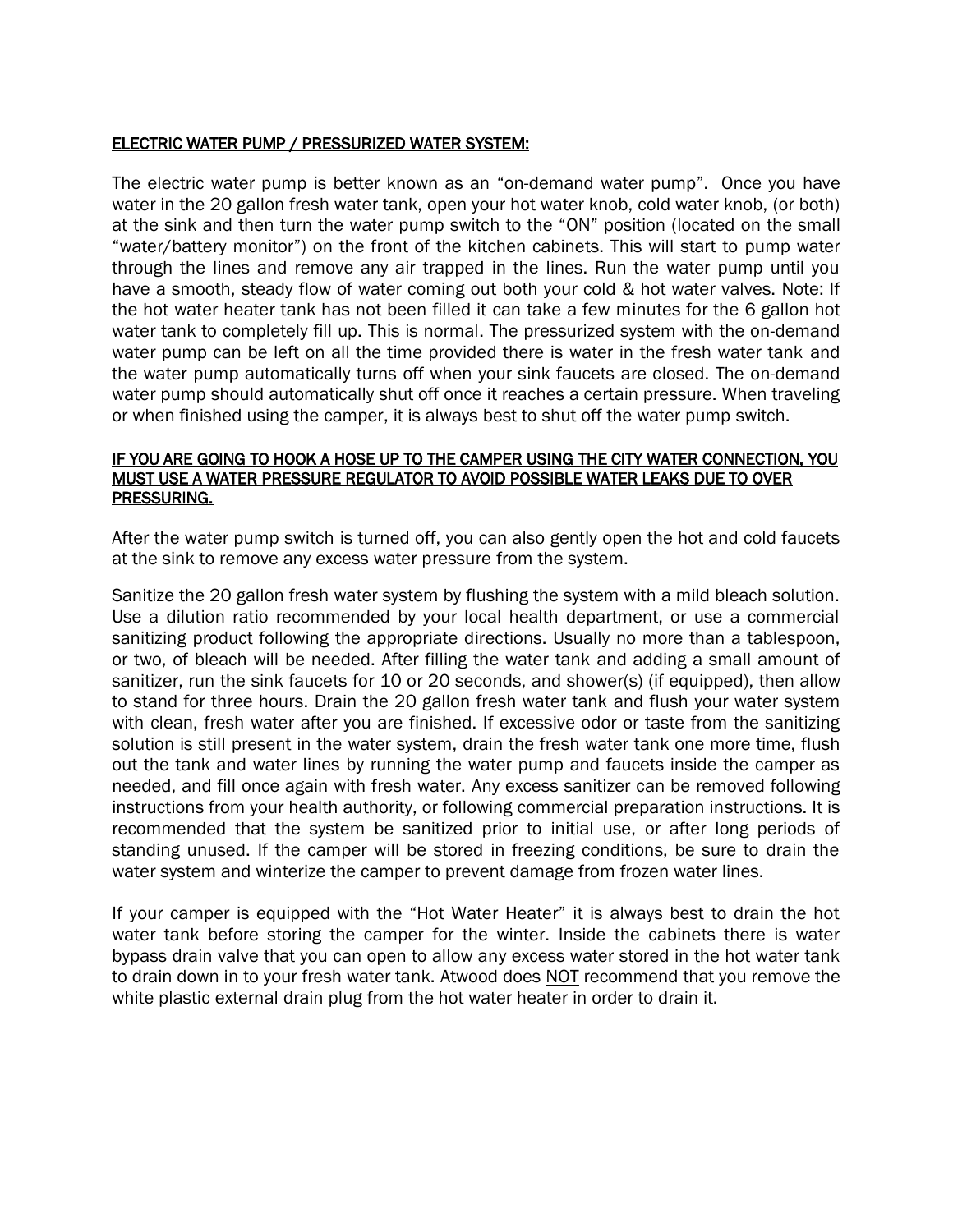# Winterizing the Hot Water / Exterior Shower / Interior Shower / Cassette Toilet:

To reduce the possibility of fractures and splits in the system's water tanks, lines, and water pumps in climates where the temperature is below freezing (32 degrees F; 0 degrees C), it is recommended that as much water as possible be drained from the system, or you can add a mixture of water and non-toxic antifreeze to the campers water system.

# 1. Drain the 20 Gallon Freshwater Tank and Drain Line:

The 20 Gallon Freshwater Reservoir is usually located under the camper's front seat area, and the exterior drain valve is located on the rear / exterior wall near the camper entry door. To drain the 20 gallon fresh water tank, make sure your truck is parked level, or better yet parked on a slight incline. This will help to ensure gravity to completely drain the water out the fresh water tank. Next, open the exterior drain valve on the rear wall of the camper and leave it open until the 20 gallon fresh water tank is drained and water stops coming out.

## 2. Open the low water valve inside the kitchen cabinets:

Open the low point water value inside your kitchen cabinets (if your camper is equipped with it). Leave it open for the moment.

## 3. Drain the Hot Water Tank:

First, turn off your electric water pump. Open up the hot & cold water valves on your kitchen sink. Hook up your outside shower hose (if equipped) and open the hot water valve for the outside shower. Drain the Hot Water Heater (6 Gallon Hot Water Tank) by opening the low point water valve inside your kitchen cabinets so the hot water heater can drain out & down in to your 20 gallon fresh water tank. Atwood does NOT recommend that you remove the white plastic external drain plug from the hot water heater in order to drain it.

## 4. Drain the Shower Head and Hose:

First, turn off your electric water pump. Make sure the low point water drain value inside the camper is "open". Then open the door to the exterior hot water shower compartment. Insert & connect the shower head & hose. Extend the hose until it is straight. With the hose straightened, position the shower head so that it is lower than where the hose is attached to the shower compartment. Open both the cold and hot water valves for a brief time to allow any trapped water to exit.

## 5. Drain the Water Pump:

Run the electric Water Pump for approximately 15 to 20 seconds, or as long as water is flowing out from the sink faucet, with both the hot and cold water valves opened to drain as much remaining water from the system as possible. Turn the electric water pump off, and leave both the hot & cold faucets on the sink "OPEN" so that any excess water that might freeze will have room for expansion (instead of cracking a water line).

## 6. Add Non-Toxic Antifreeze (optional)

If you are going to add Non-toxic RV Antifreeze to your camper water system for possible freezing waiter temperatures, you will need to add the correct amount of properly prepared "non-toxic" RV Antifreeze and water solution to back into your 20 gallon fresh water tank by pouring it into the fresh water filler port located on the outside of the camper. See antifreeze manufacturer's Water / Antifreeze mixture recommendations.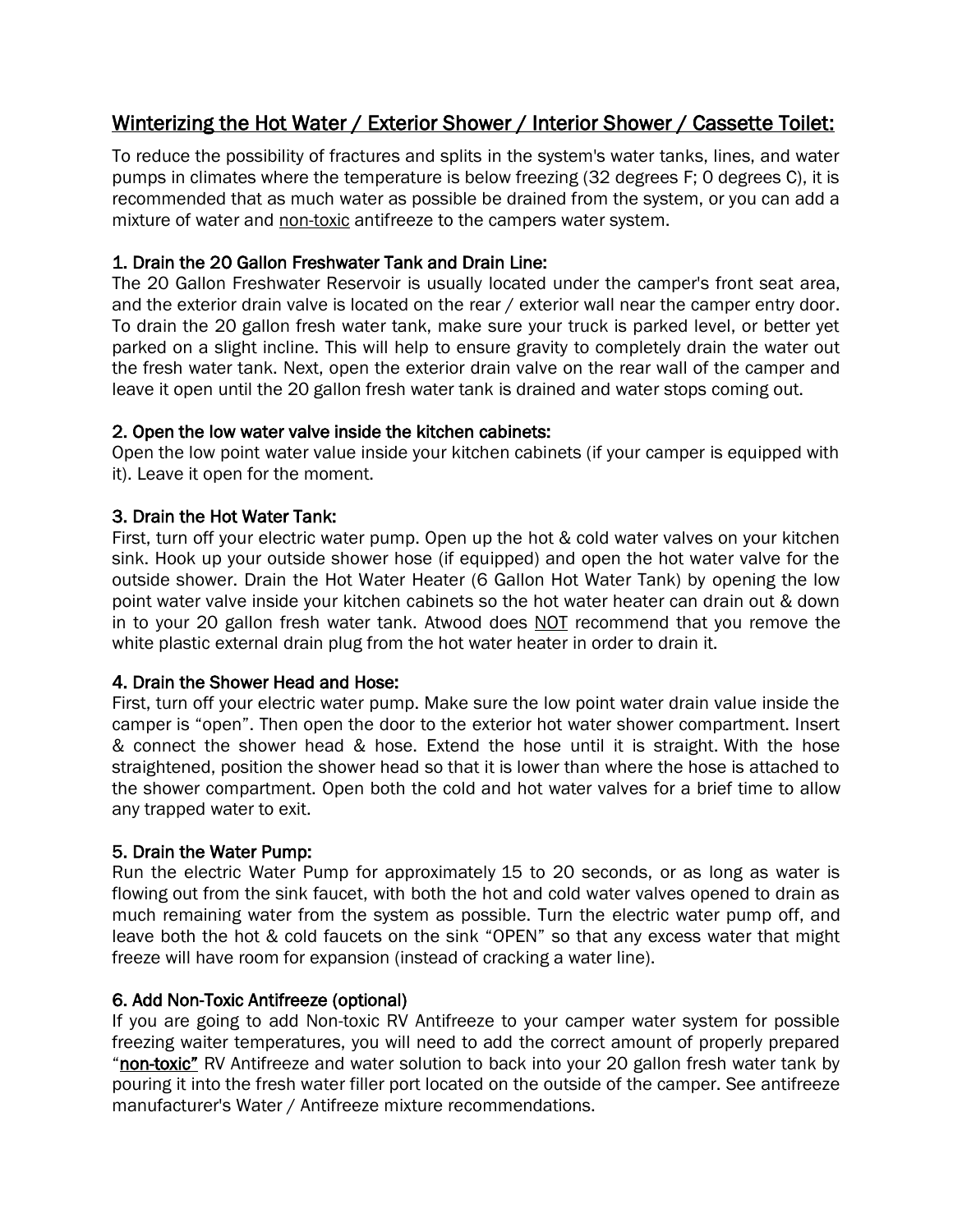Once you have 3 – 4 gallons of properly mixed water/anti-freeze in the fresh water holding tank, turn on your electric water pump. Open both the hot & cold water valves at your sink faucet and run until you can see some of the antifreeze/water mixture flow from the sink faucets. Close the sink faucets. Next, go outside of the camper & do the same with the outside shower (if equipped). Hook up the shower wand, turn on the electric water pump, open both the hot & cold water valves, and run for a few moments until you can see some of the anti-freeze mixture come out. Close both shower water valves and disconnect the shower wand. Once disconnected, drain the shower wand & shower hose before storing it away.

Drain the kitchen sink (if needed) and replace the cap on the sink's gray water spout (exterior of camper).

#### Getting ready to use the camper again for your next trip:

Before refilling the 20 Gallon fresh water tank inside the camper for your next trip or for the Spring, you will want to drain the anti-freeze mixture out of the camper water system (if you took this step) and also drain the hot water heater (if equipped). Follow the directions above for proper procedures on draining the water system & hot water heater. Next, add fresh (potable water) to the 20 gallon fresh water holding tank. Turn on the electric water pump, open the sink & shower faucets, and thoroughly flush the entire system with the water pump running to remove the antifreeze. Flush the entire water system inside the camper once, or twice, as desired with fresh potable water.

# Here are what the water lines and valves should look like during the normal operation of your camper and water system:

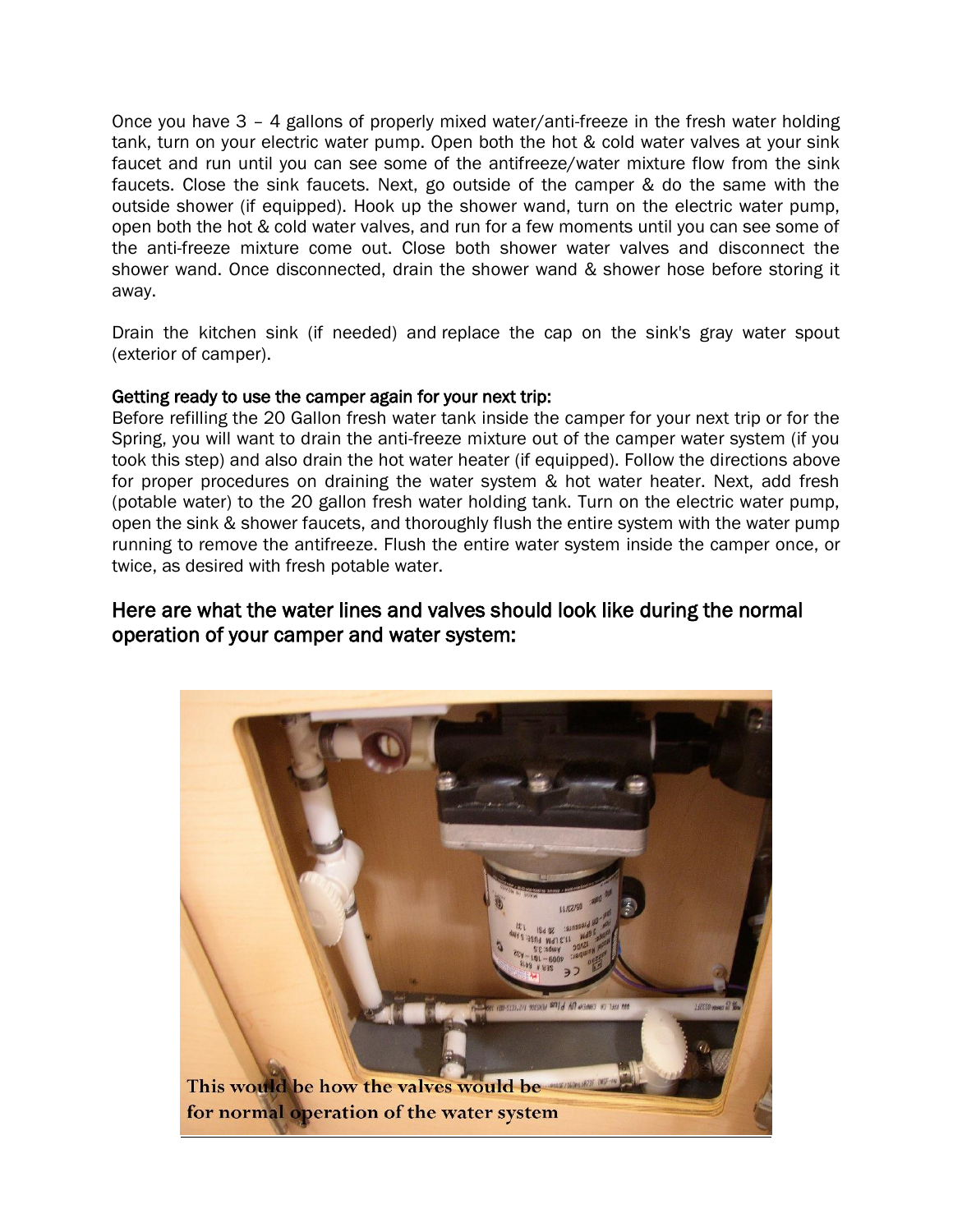

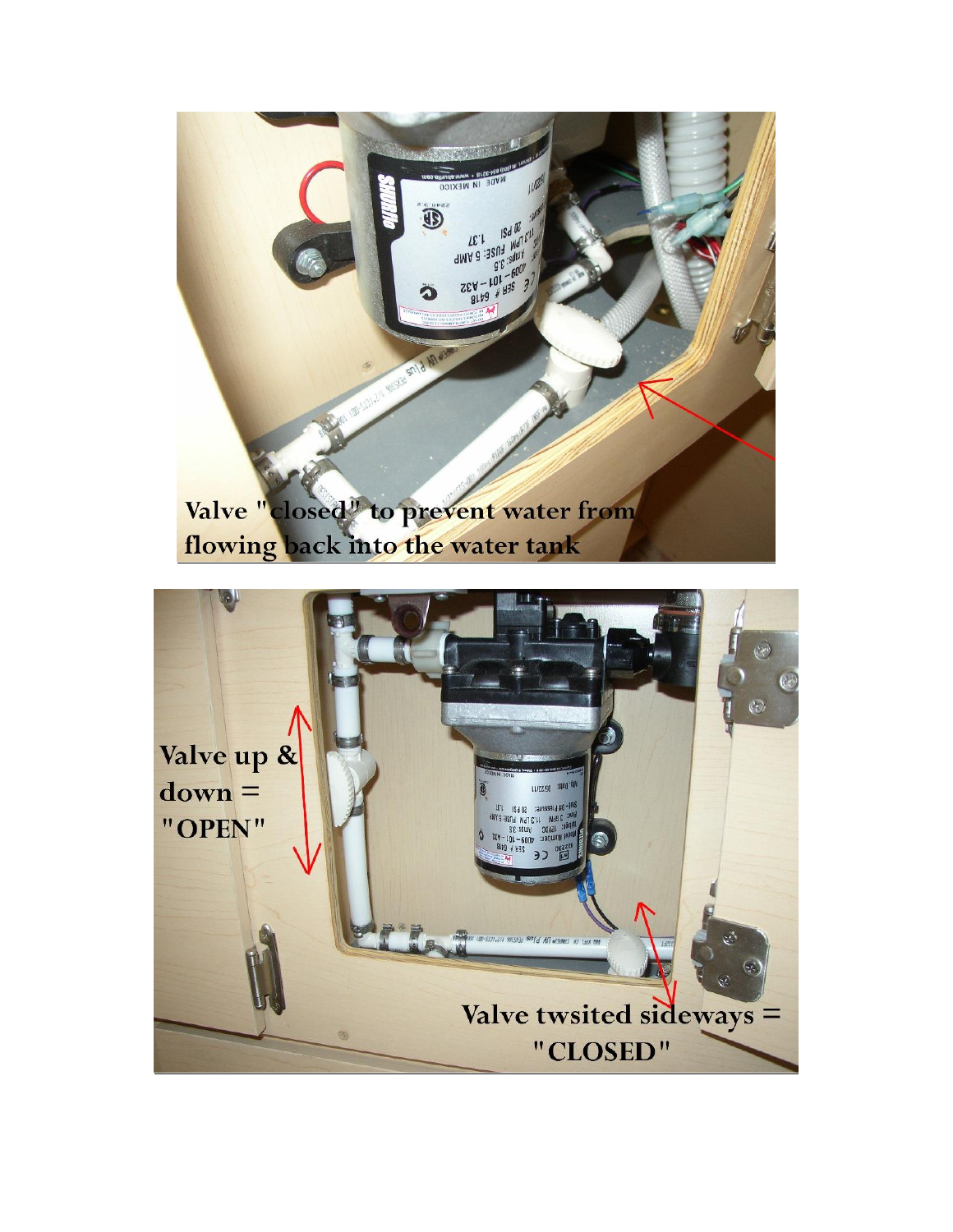# Winterizing the Standard (Basic) Camper Water System:

To reduce the possibility of fractures and splits in the system's water tank, lines, and water pump in climates where the temperature is below freezing (32 degrees F; 0 degrees C), it is recommended that as much water as possible be drained from the system, and that a mixture of water and non-toxic antifreeze be added.

## 1. Drain the 20 Gallon Freshwater Tank and Drain Line:

The 20 Gallon Freshwater Reservoir is usually located under the camper's front seat area, and the exterior drain valve is located on the rear / exterior wall near the camper entry door. To drain the 20 gallon fresh water tank, make sure your truck is parked level, or better yet parked on a slight incline. This will help to ensure gravity to completely drain the water out the fresh water tank. Next, open the exterior drain valve on the rear wall of the camper and leave it open until the 20 gallon fresh water tank is drained and water stops coming out.

## 2. Drain the Water Pump:

Run the electric Water Pump for approximately 15 to 20 seconds, or as long as water is flowing out from the sink faucet, with both the hot and cold water valves opened to drain as much remaining water from the system as possible. Turn the electric water pump off, and leave both the hot & cold faucets on the sink "OPEN" so that any excess water that might freeze will have room for expansion (instead of cracking a water line).

## 3. Add Non-Toxic Antifreeze (optional)

If you are going to add Non-toxic RV Antifreeze to your camper water system for possible freezing waiter temperatures, you will need to add the correct amount of properly prepared "non-toxic" RV Antifreeze and water solution to back into your 20 gallon fresh water tank by pouring it into the fresh water filler port located on the outside of the camper. See antifreeze manufacturer's Water / Antifreeze mixture recommendations.

Once you have 3 – 4 gallons of properly mixed water/anti-freeze in the fresh water holding tank, turn on your electric water pump. Open both the hot & cold water valves at your sink faucet and run until you can see some of the antifreeze/water mixture flow from the sink faucets. Close the sink faucets.

Drain the kitchen sink (if needed) and replace the cap on the sink's gray water spout (exterior of camper).

## Getting ready to use the camper again for your next trip:

Before refilling the 20 Gallon fresh water tank inside the camper for your next trip or for the Spring, you will want to drain the anti-freeze mixture out of the camper water system (if you took this step). Follow the directions above for proper procedures on draining the water system. Next, add fresh (potable water) to the 20 gallon fresh water holding tank. Turn on the electric water pump and thoroughly flush the entire system with the water pump running to remove the antifreeze. Flush the entire water system inside the camper once, or twice, as desired with fresh potable water.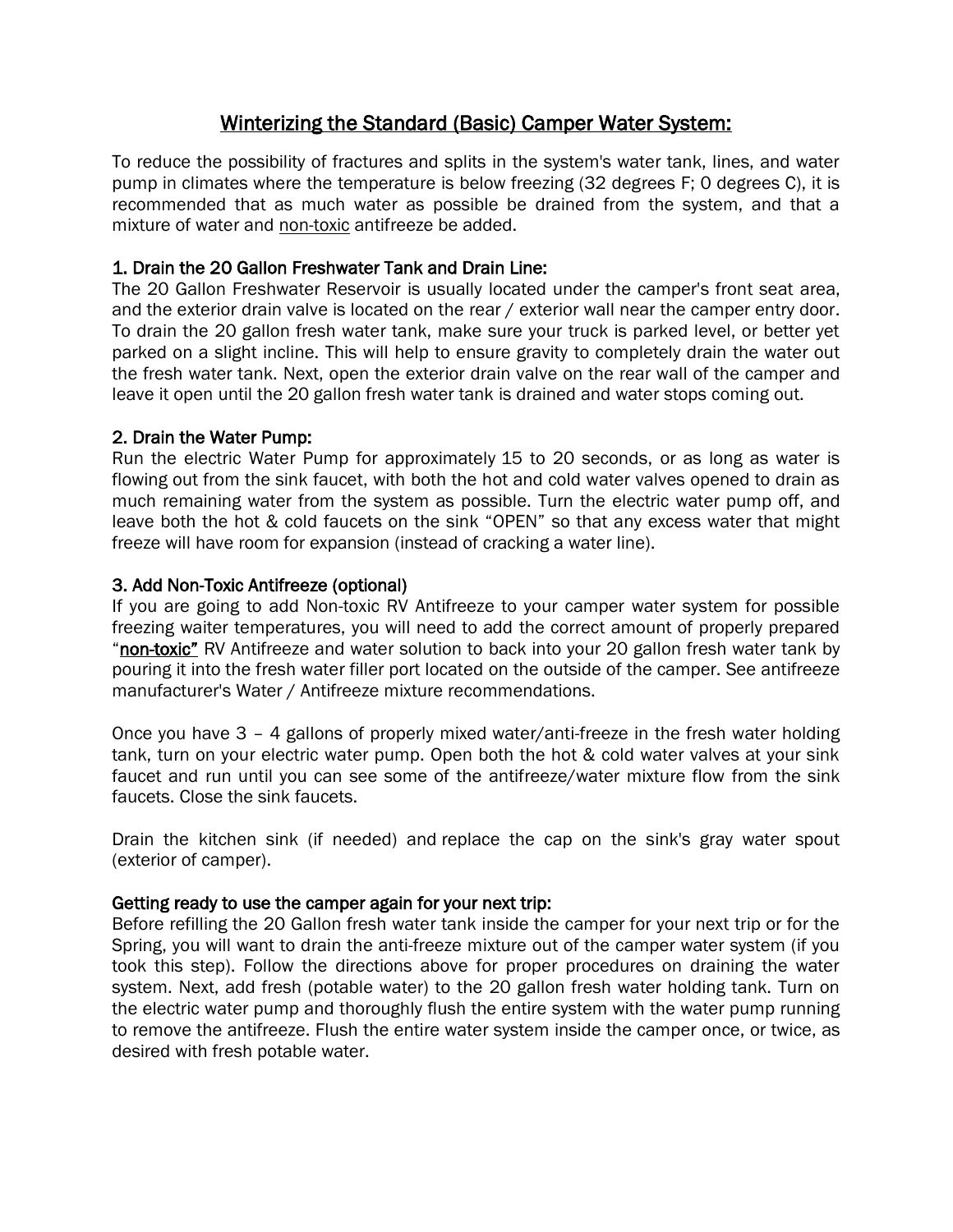# TURNBUCKLE SECURING PROCEDURES

Your camper is secured to the bed of your truck with a system of forged eyebolts, or Toyota Tacoma bed bars (2005 – 2013 Tacoma trucks), and turnbuckles. Access panels (port holes) located in four locations, inside the camper, allows access to each turnbuckle inside the truck bed / wheel well area.

Each turnbuckle must be checked periodically to ensure the proper tension is applied. There are two front turnbuckles, and two rear. The driver's side access panels (port holes) are visible beneath the kitchen galley, or under the front dinette seating area (depending on the camper floorplan). The passenger side access port holes are located beneath the couch seat cushions or the lower passenger side floor areas. Twist/Turn the aluminum turnbuckles to either tighten or loosen the connection between the eyebolts on the camper, and the eyebolts in the bed of your truck.

Each turnbuckle needs to be tightened hand tight first, and then a half turn to a full turn tighter using a lever, such as a screwdriver. The first few times you travel with your camper, and especially on the first trip, the turnbuckles will loosen. After about the first 25 - 50 miles, check the tension on all four turnbuckles, then check again frequently as needed. If you find they are loose, tighten them up as needed.

If you find a turnbuckle loose, check to ensure the camper is still square on the bed of your truck. Once the camper is square, tighten the front turnbuckles first, and then tighten the rear set.

Soon, everything will season, and you will notice that while performing the checks, the turnbuckles are still usually tight. **BUT**, occasionally check the tension, especially when driving on curvy mountain roads, or rough / bumpy roads. It is always better to be safe than sorry by checking them more often than not at all.

# GENERAL MAINTENANCE PROCEDURES

#### Exterior of the Camper:

Your new camper has aluminum siding and a one-piece aluminum roof as standard equipment, with a very durable baked enamel paint finish. Some of the newer Four Wheel Campers will have the optional smooth fiberglass siding on the exterior. We suggest maintaining the finish of either exterior siding by washing with a solution of mild detergent (liquid dish soap works well) and water. The best product we have found for keeping the outside of the camper clean and shiny is called "Protect All" (www.ProtectAll.com). It can be purchased on-line from their website, or you can usually find it at most RV supply stores and places like Wal-Mart. An application of this product also aids in washing of insects and road soils from the front surfaces of the camper. We typically only use "Protect-All" for cleaning the hard sides (the body) of the camper. We recommend another cleaner for the pop-up (soft sides) of the campers.

When storing the camper, ensure the camper is clean, dry, and condensation has been allowed to evaporate before the roof is lowered for an extended period of time. Before storage, leave the camper in the open position for a period, when possible, and allow ventilation to circulate through the interior. The lower access panels (port holes) may provide dry air to ventilate the interior. Open the roof vent, also, just enough to allow air to pass into the camper.